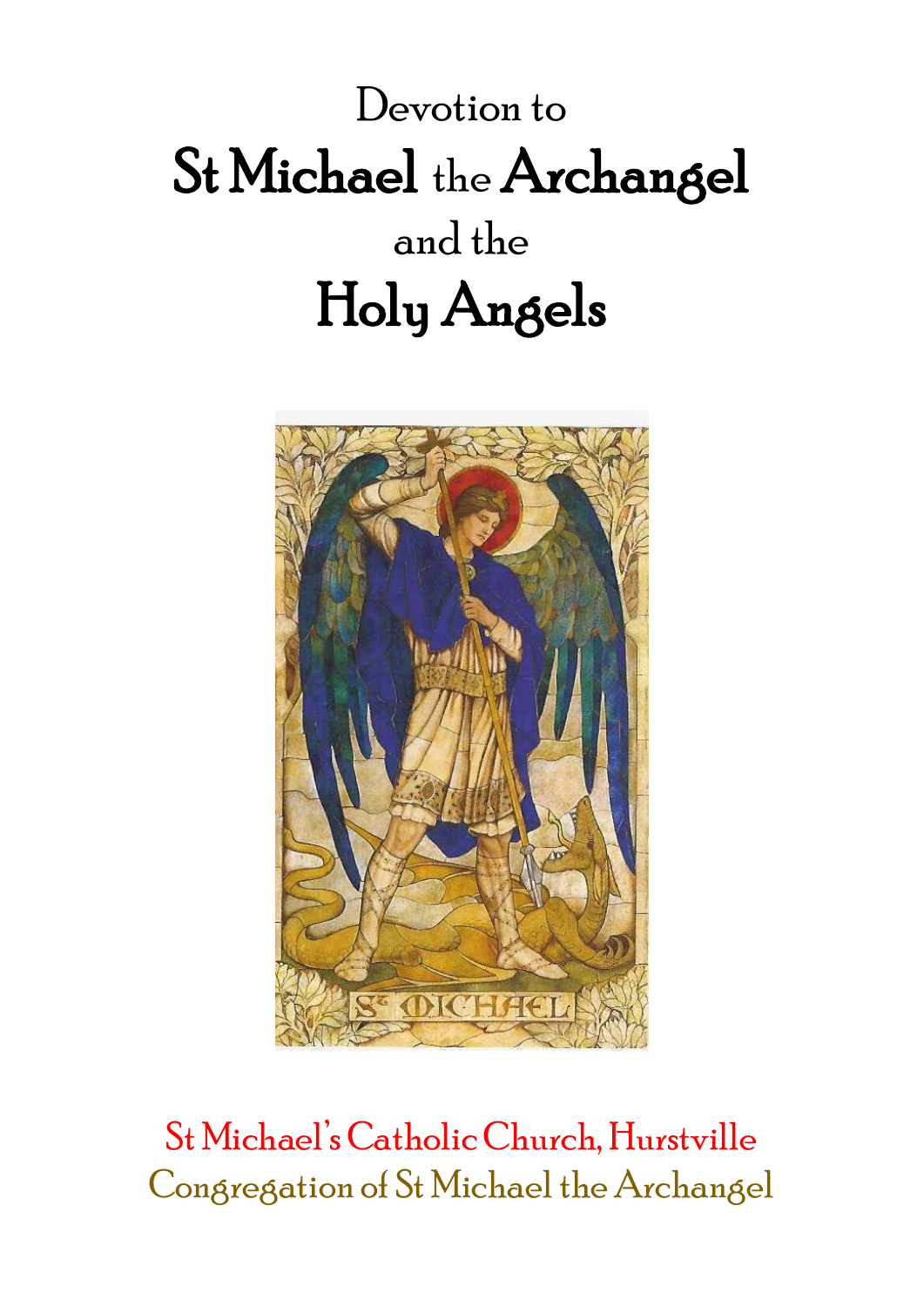### **Opening Hymn**

Holy God we praise Thy name; Lord of all we bow before Thee. All on earth Thy sceptre claim, all in heaven above adore Thee. Infinite Thy vast domain, everlasting is Thy reign.

Hark the loud celestial hymn, angel choirs above are raising; Cherubim and seraphim, in unceasing chorus praising. Fill the heavens with sweet accord: "Holy, Holy, holy Lord!"

**Leader:** In the name of the Father, (+) and of the Son, and of the Holy Spirit. **All:** Amen.

**Leader:** You, O Lord, will open my lips. **All:** And my tongue shall announce Your praise.

**Leader:** Incline unto my aid, O God. **All:** O Lord, make haste to help me.

**Leader:** Glory be to the Father, and to the Son, and to the Holy Spirit. **All:** As it was in the beginning, is now, and ever shall be, world without end. Amen.

**All:** O most glorious Prince of the Heavenly Armies, St Michael the Archangel, defend us in our battle against the principalities and ruling forces who are masters of the darkness in this world, the spirits of evil in the heavens. Come to the assistance of men whom God has created in His likeness and whom He has redeemed at great price from the tyranny of the devil. The Holy Church venerates you as her guardian and protector; to you the Lord has entrusted the souls of the redeemed to be led into heaven. Pray therefore, the God of peace to crush Satan beneath our feet, that he may no longer retain men captive and do injury to the Church. Offer our prayers to the Most High, that without delay they may draw His mercy down upon us; take hold of the dragon, that primeval serpent, which is the devil and Satan, bind him and cast him into the bottomless pit so that he may not lead the nations astray again. Amen.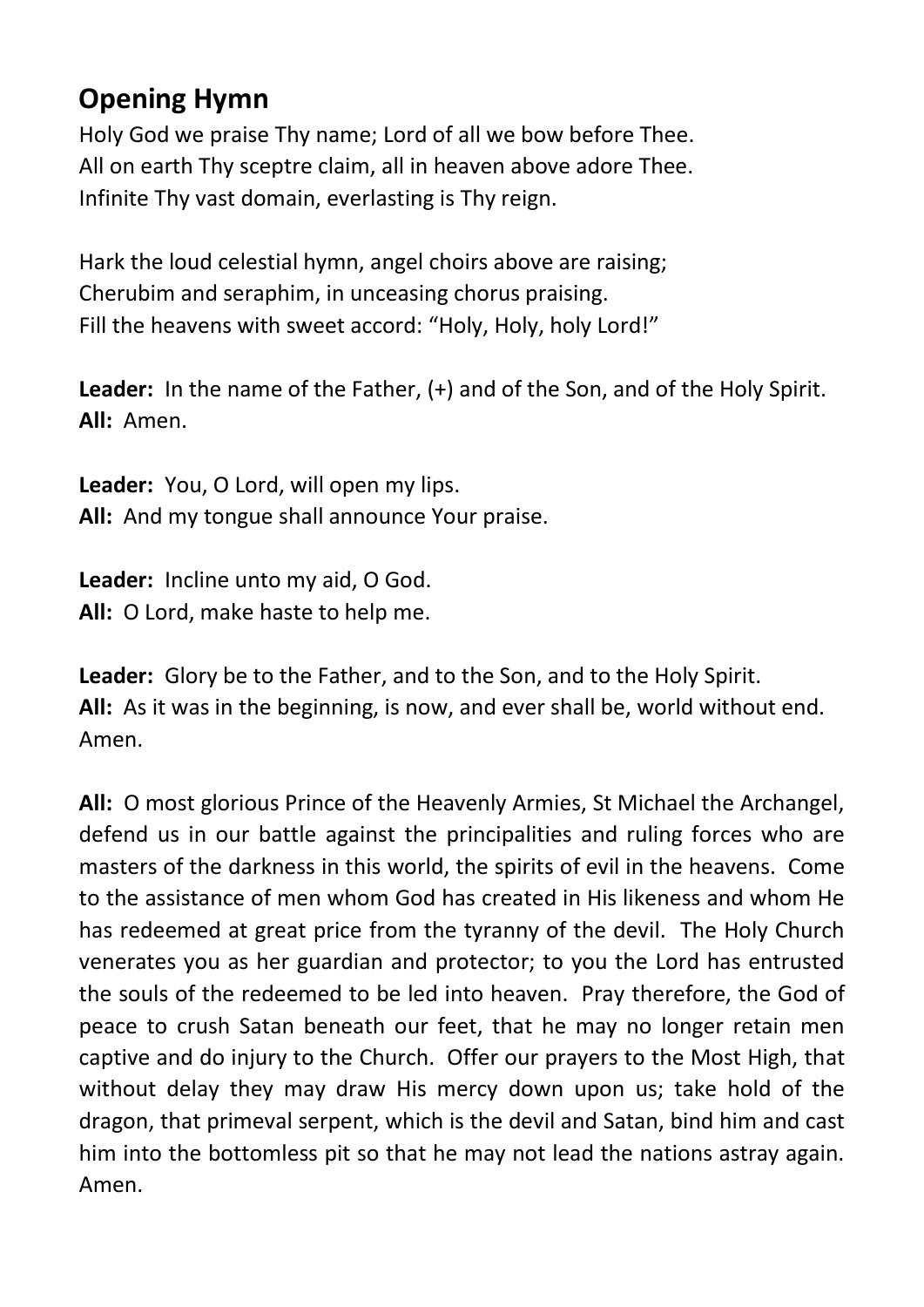### **Prayer of Intercession to St Michael the Archangel**

St Michael the Archangel, loyal champion of God and His people, we turn to you with confidence and seek your powerful intercession. For the love of God, who made you so glorious in grace and power, and for the love of the Mother of Jesus, the Queen of Angels, be pleased to hear our prayers. You know the value of our souls in the eyes of God, may no stain of evil ever disfigure their beauty. Help us conquer the evil spirits that tempt us constantly. We desire to imitate your loyalty to God and to Holy Mother Church, and your great love for God and for his people. And since you are God's messenger who cares for His people, we entrust to you these special petitions and intentions:

### **Reading of Petitions/Intentions**

#### **Under the patronage of St Michael the Archangel, we pray especially for the intentions of:**

**Week 1:** Police officers and others involved in law enforcement and politics

**All:** St Michael, you are the patron of police officers. We place them under your protection as well as others who are involved in upholding law and order, particularly our nation's judicial and political leaders. God grant them wisdom and courage as they perform their duties without fear or favour. May they be true to their calling, defending Truth and Life. Guard them against all evil and keep them safe from harm. Amen.

#### **Week 2:** Seafarers

**All:** St Michael, protector of seafarers, let your light guide them as they journey through the sea of life. May they be aware of God's abiding presence and grant that all their righteous endeavours be fruitful and bear witness to his providence. In the face of danger, may they commit their souls into God's hands and at journey's end, may the Lord Jesus Christ, the Light of the world, welcome them to the heavenly port. Amen.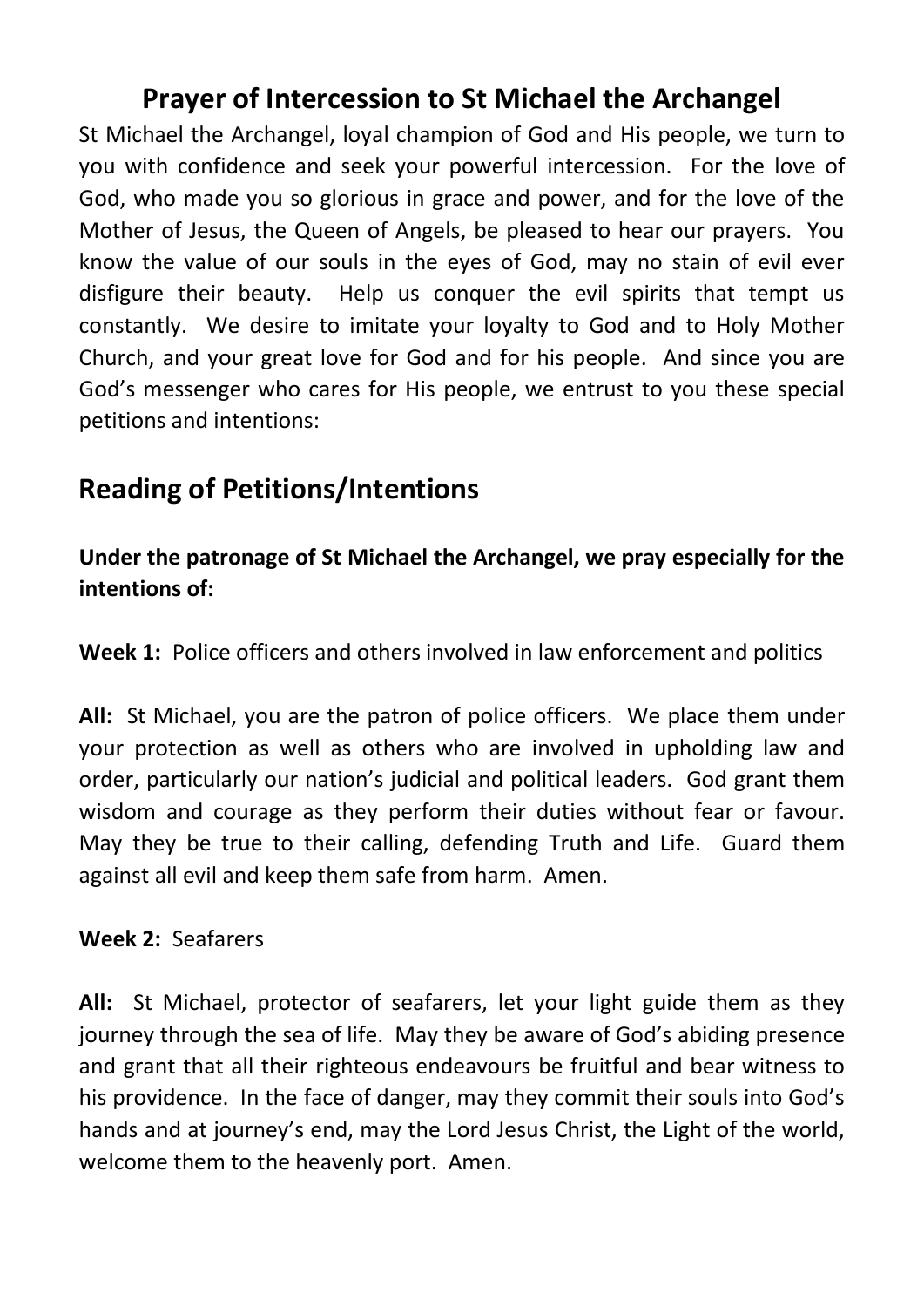#### **Week 3:** Grocers and others involved in commerce and trade

**All:** St Michael, you measure the fitness of souls for heaven with the scales of justice and mercy. Guide those who engage in commerce and trade to do so with prudence and integrity. With your help, may they continue God's good work through the labour of their minds and hands thereby accomplishing His purpose for their business. Amen.

**Week 4:** The sick and those involved in their care

**All:** St Michael, the sick is your assigned portion. Obtain for them the attentive ministrations of doctors, nurses and carers. Lend them grace and fortitude to bear their sufferings for the love of God and may they find ease and consolation in the healing presence of our Lord Jesus Christ in the Blessed Sacrament. Amen.

(Pause for personal prayer/petition)

**Leader:** Let us pray.

**All:** St Michael, since you are, by the will of the Creator, the powerful intercessor of Christians, we have great confidence in your prayers. We earnestly trust that, if it is God's Holy Will, our petitions and intentions will be granted. Pray for us St Michael and for all those we love. Protect us in all dangers of body and soul. Help us in our daily needs. Through your powerful intercession, may we live a holy life, die a happy death and reach heaven where we may praise and love God with you forever. Amen.

### **The Chaplet of St Michael the Archangel**

**Salutation:** In honour of St Michael the Archangel and the celestial Choir of Seraphim.

Our Father…… Hail Mary……(x3)

**All:** By the intercession of St Michael and the celestial Choir of Seraphim may the Lord make us worthy to burn with the fire of perfect charity. Amen.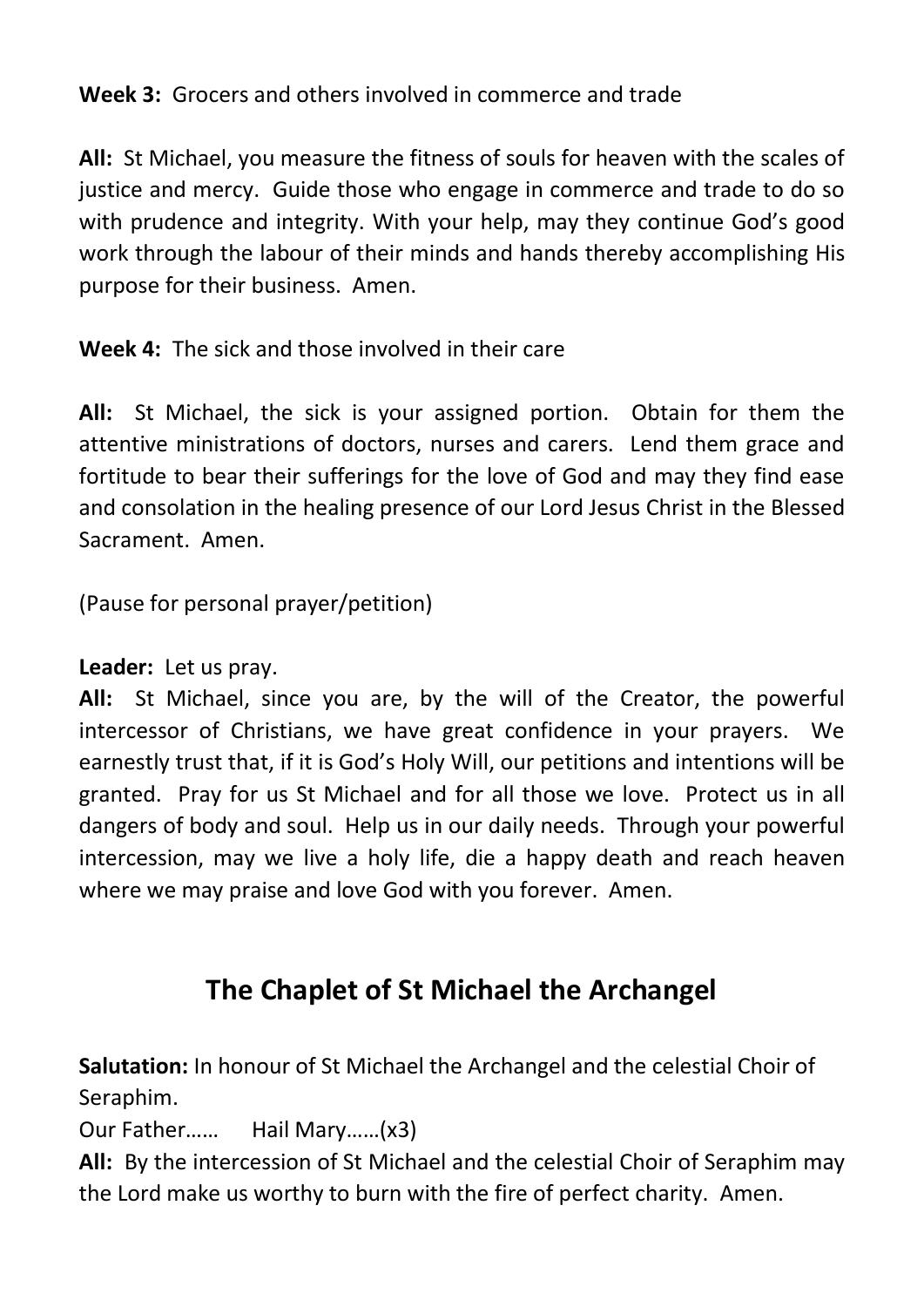**Salutation:** In honour of St Michael the Archangel and the celestial Choir of Cherubim.

Our Father…… Hail Mary……(x3)

**All:** By the intercession of St Michael and the celestial Choir of Cherubim may the Lord grant us the grace to leave the ways of sin and walk in the path of Christian perfection. Amen.

**Salutation:** In honour of St Michael the Archangel and the celestial Choir of Thrones.

Our Father…… Hail Mary……(3x)

**All:** By the intercession of St Michael and the celestial Choir of Thrones may the Lord infuse into our hearts a true and sincere spirit of humility. Amen.

**Salutation:** In honour of St Michael the Archangel and the celestial Choir of Dominions.

Our Father…… Hail Mary……(3x)

**All:** By the intercession of St Michael and the celestial Choir of Dominions may the Lord give us grace to govern our senses and overcome unruly passions. Amen.

**Salutation:** In honour of St Michael the Archangel and the celestial Choir of Powers.

Our Father…… Hail Mary……(3x)

**All:** By the intercession of St Michael and the celestial Choir of Powers may the Lord protect our souls against the snares and temptations of the devil. Amen.

**Salutation:** In honour of St Michael the Archangel and the celestial Choir of Virtues.

Our Father…… Hail Mary……(3x)

**All:** By the intercession of St Michael and the celestial Choir of Virtues may the Lord preserve us from evil and giving in to temptation. Amen.

**Salutation:** In honour of St Michael the Archangel and the celestial Choir of Principalities.

Our Father…… Hail Mary……(3x)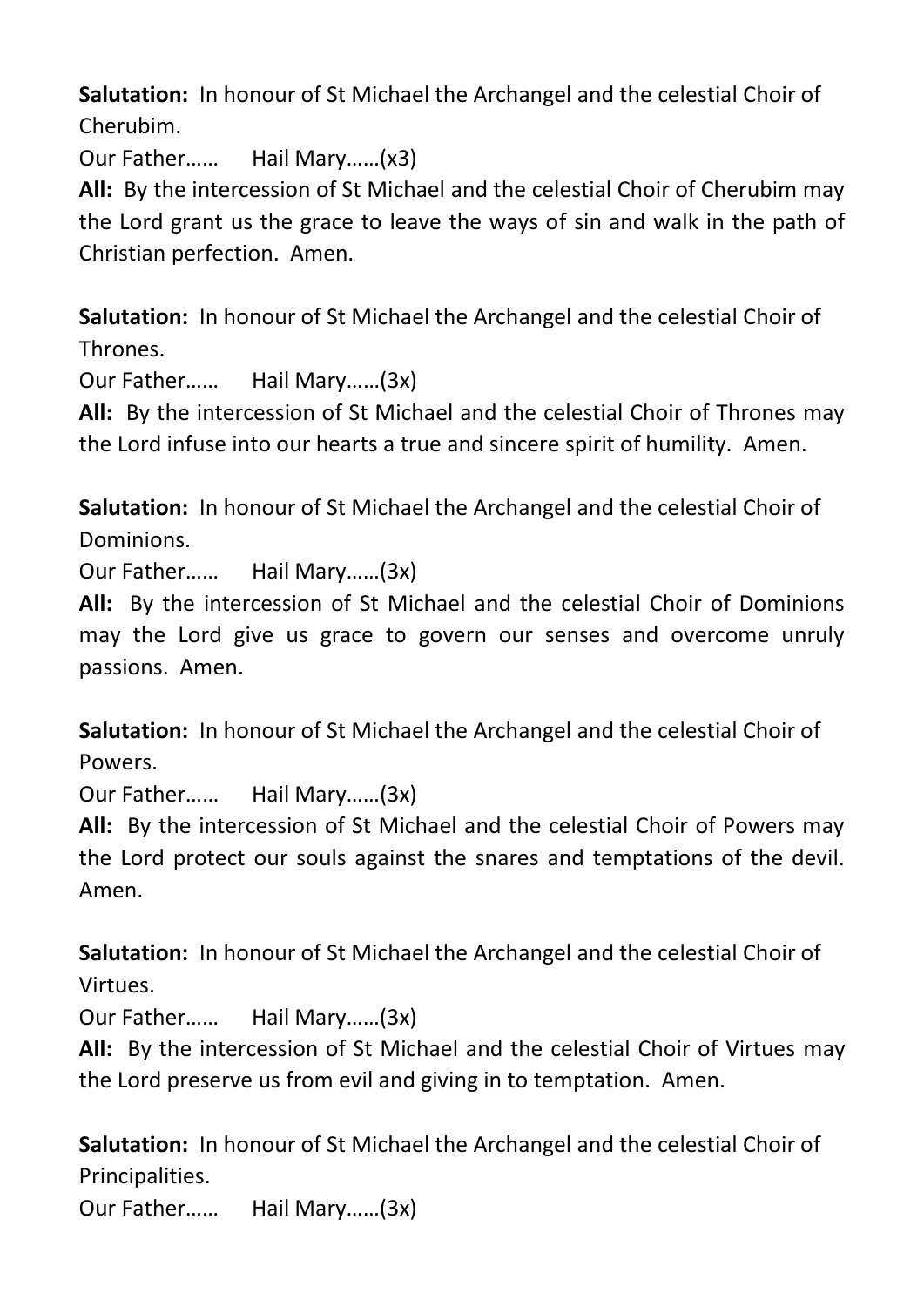**All:** By the intercession of St Michael and the celestial Choir of Principalities may the Lord fill our souls with the spirit of obedience. Amen.

**Salutation:** In honour of St Michael the Archangel and the celestial Choir of Archangels.

Our Father…… Hail Mary……(3x)

**All:** By the intercession of St Michael and the celestial Choir of Archangels may the Lord give us perseverance in faith and in doing good works in order that we may attain the glory of Heaven. Amen.

**Salutation:** In honour of St Michael the Archangel and the celestial Choir of Angels.

Our Father…… Hail Mary……(3x)

**All:** By the intercession of St Michael and the celestial Choir of Angels may the Lord grant us their protection in this mortal life and safe conduct by them to life everlasting. Amen.

In honour of St Michael **All:** Our Father In honour of St Gabriel **All:** Our Father In honour of St Rafael **All:** Our Father In honour of our Guardian Angel **All:** Our Father

#### **Concluding Prayers**

O glorious prince St Michael, chief and commander of the heavenly hosts, guardian of souls, vanquisher of rebel spirits, servant in the house of the Divine King and our admirable conductor, you who shine with excellence and superhuman virtue deliver us from evil, who turn to you with confidence and enable us by your gracious protection to serve God more and more faithfully every day.

**Leader:** Pray for us, O glorious St Michael, Prince of the Church of Jesus Christ.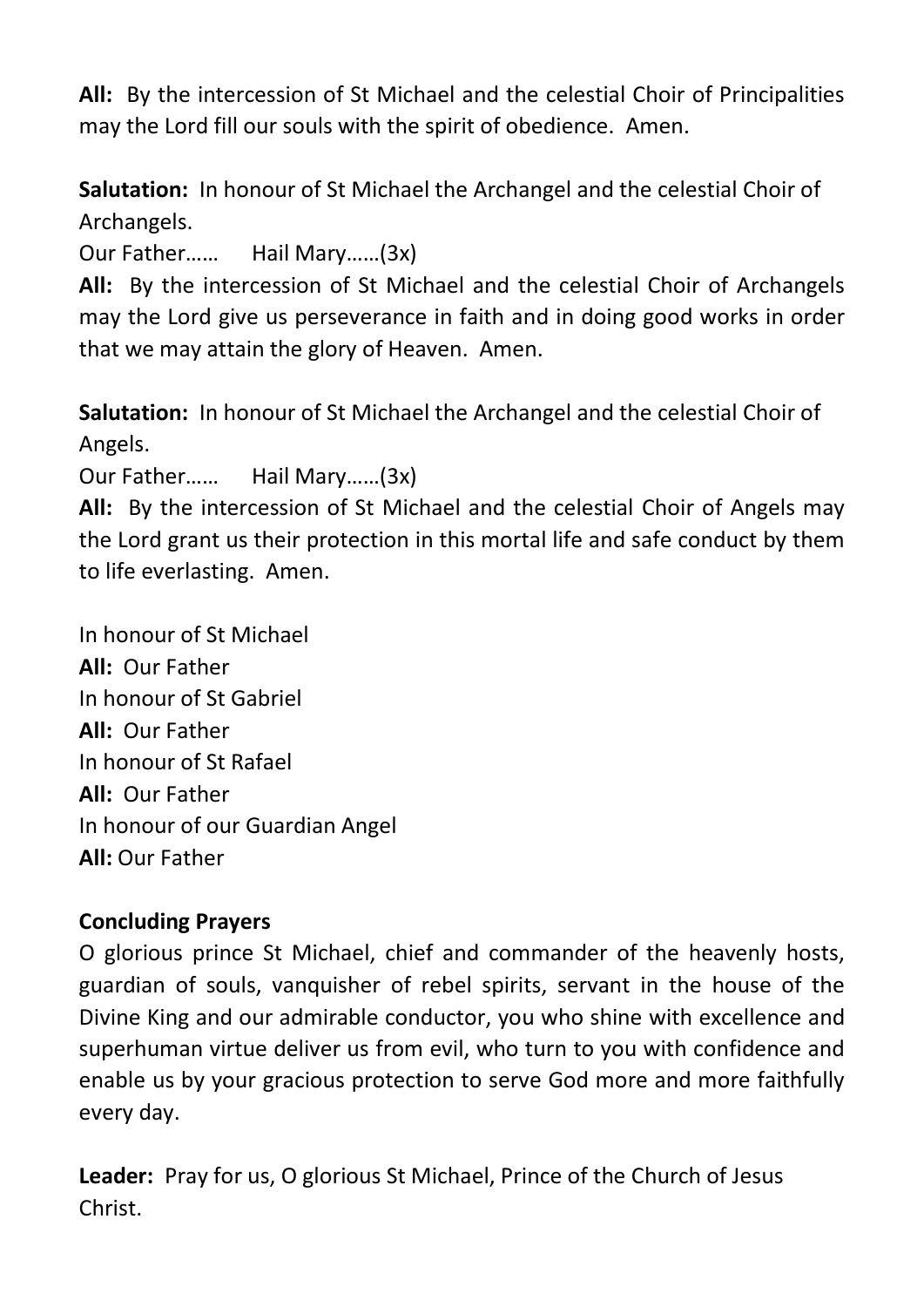**All:** That we may be made worthy of His promises.

Almighty and Ever-living God, who, by a prodigy of goodness and a merciful desire for the salvation of all men, has appointed the most glorious Archangel St Michael Prince of your Church, make us worthy, we ask you, to be delivered from all our enemies, that none of them may harass us at the hour of death, but that we may be conducted by him into your Presence. This we ask through the merits of Jesus Christ our Lord. Amen.

#### **Canon in Honour of St Michael**

O St Michael the Archangel you are praising our God. Help us conquer evil spirits, always stand by Christ our Lord. Help us conquer evil spirits, always stand by Christ our Lord.

#### **Litany in Honour of St Michael**

| Lord have mercy on us                            | Lord have mercy on us     |
|--------------------------------------------------|---------------------------|
| Christ have mercy on us                          | Christ have mercy on us   |
| Lord have mercy on us                            | Lord have mercy on us     |
| Christ hear us                                   | Christ graciously hear us |
| God the Father of Heaven                         | Have mercy on us          |
| God the Son, Redeemer of the World               | Have mercy on us          |
| God the Holy Spirit                              | Have mercy on us          |
| Holy Trinity, One God                            | Have mercy on us          |
| Holy Mary, Queen of the Angels                   | Pray for us               |
| St Michael the Archangel                         | Pray for us               |
| St Michael filled with the wisdom of God         | Pray for us               |
| St Michael perfect adorer of the Incarnate Word  | Pray for us               |
| St Michael crowned with honour and glory         | Pray for us               |
| St Michael most powerful Prince of the armies of | Pray for us               |
| the Lord                                         |                           |
| St Michael standard-bearer of the Most Holy      | Pray for us               |
| Trinity                                          |                           |
| St Michael guardian of Paradise                  | Pray for us               |
| St Michael guide and comforter of the people of  | Pray for us               |
| Israel                                           |                           |
| St Michael splendour and fortress of the Church  | Pray for us               |
| Militant                                         |                           |
| St Michael honour and joy of the Church          | Pray for us               |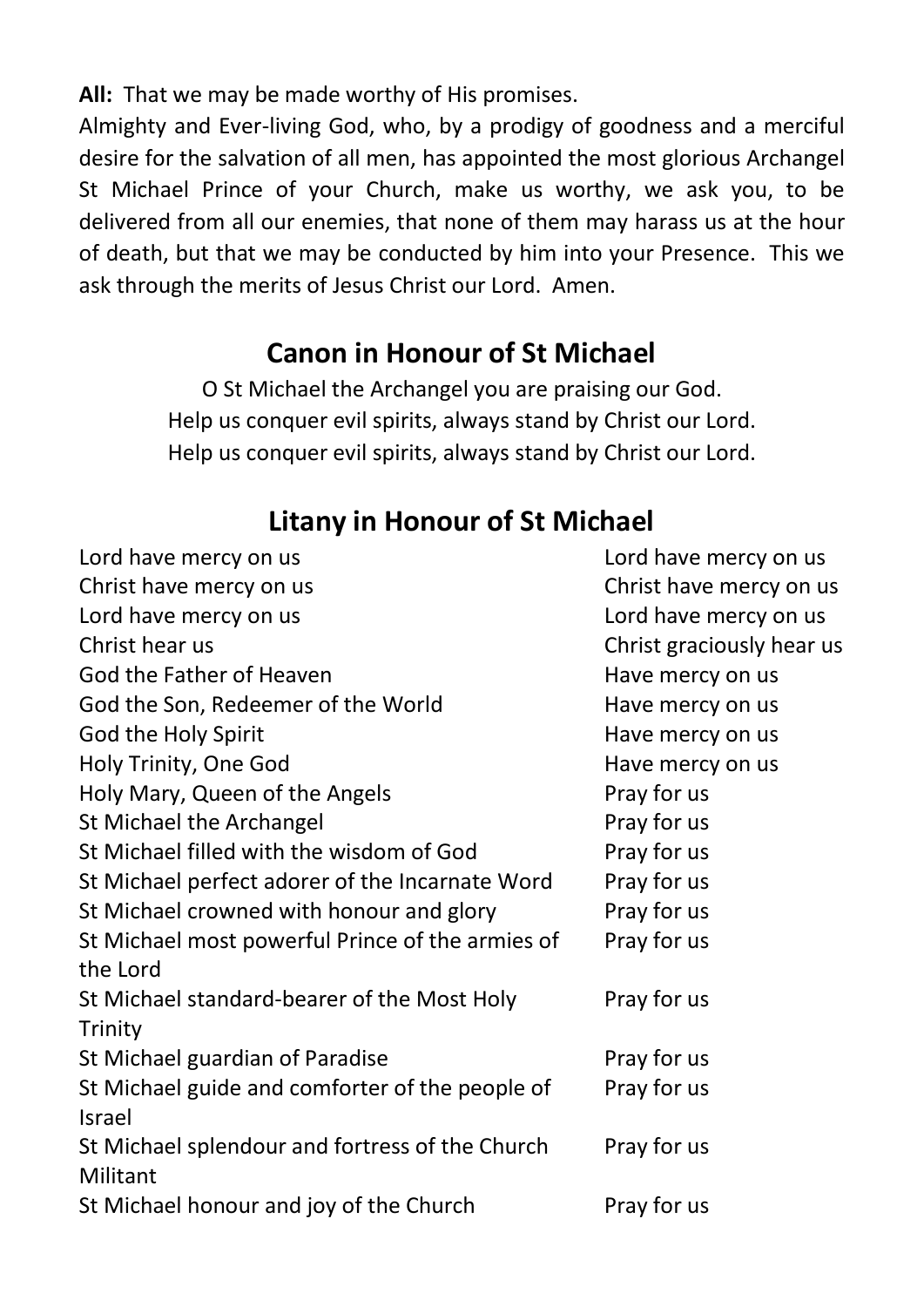| Triumphant                                          |                           |
|-----------------------------------------------------|---------------------------|
| St Michael light of Angels                          | Pray for us               |
| St Michael bulwark of orthodox believers            | Pray for us               |
| St Michael strength of those who fight under the    | Pray for us               |
| standard of the Cross                               |                           |
| St Michael light and confidence of souls at the     | Pray for us               |
| hour of death                                       |                           |
| St Michael our most sure aid                        | Pray for us               |
| St Michael our help in all adversities              | Pray for us               |
| St Michael herald of the everlasting sentence       | Pray for us               |
| St Michael consoler of souls detained in the flames | Pray for us               |
| of Purgatory                                        |                           |
| St Michael whom the Lord has charged to receive     | Pray for us               |
| souls after death                                   |                           |
| St Michael our prince                               | Pray for us               |
| St Michael our advocate                             | Pray for us               |
| Lamb of God who takes away the sins of the world    | Spare us O Lord           |
| Lamb of God who takes away the sins of the world    | Graciously hear us O Lord |
| Lamb of God who takes away the sins of the world    | Have mercy on us          |
|                                                     |                           |

**Leader:** Pray for us O glorious St Michael.

**All:** That we may be made worthy of the promises of Christ.

#### **Leader:** Let us pray.

**All:** Sanctify us we beseech you, O Lord Jesus with Your holy blessing and grant us, by the intercession of St Michael, that wisdom which teaches us to lay up treasures in Heaven by exchanging the goods of this world for those of eternity, you who live and reign world without end. Amen.

### **Teaching/Reflection**

### **Act of Consecration to St Michael the Archangel**

St Michael the Archangel, invincible prince of the angelic hosts and glorious protector of the universal Church, I greet you and praise you for that splendour with which God has adorned you so richly. I thank God for the great graces He has bestowed upon you, especially that of remaining faithful when Lucifer and his followers rebelled, and to battle victoriously for the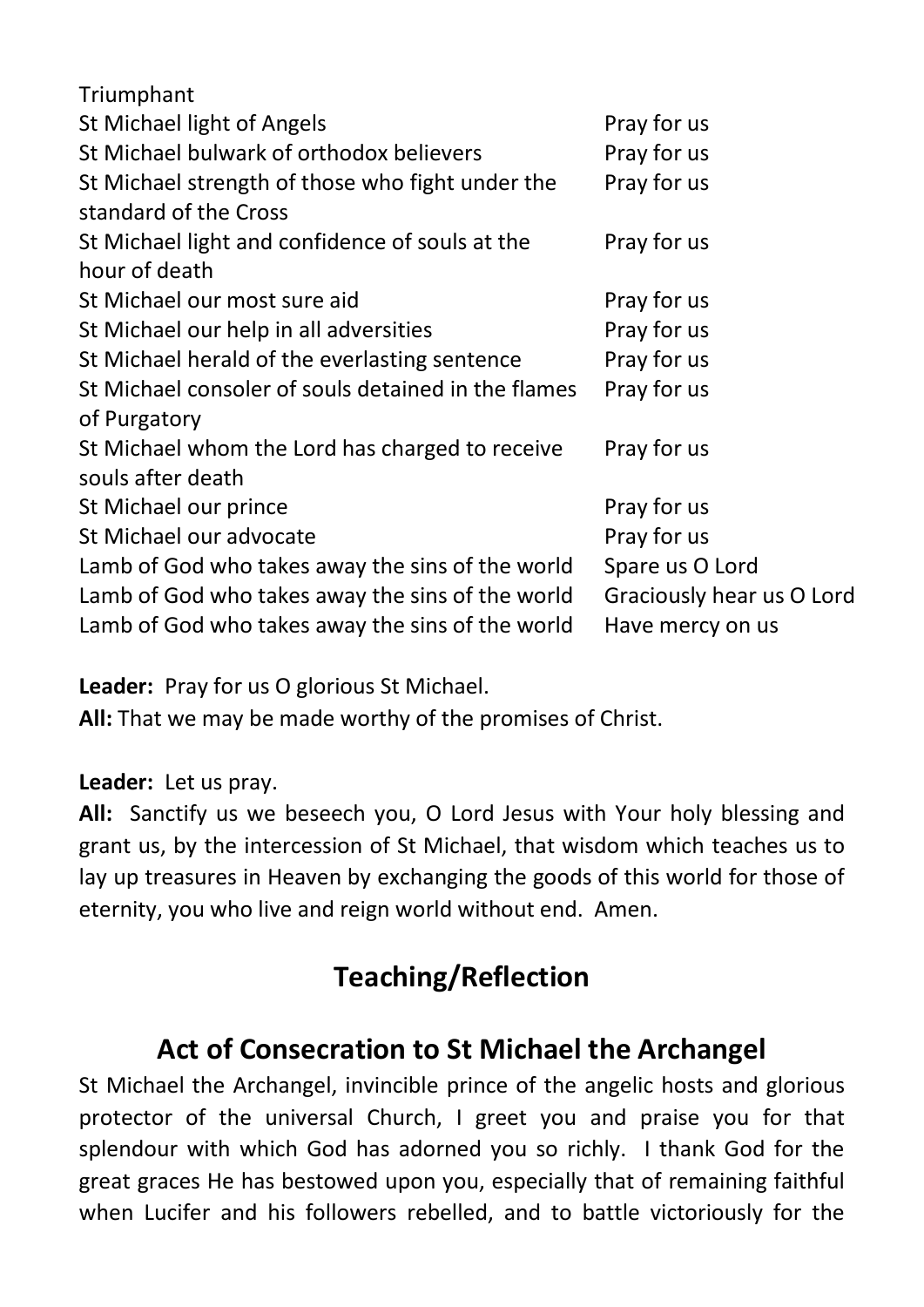honour of God and the Divinity of the Son of Man. St Michael, I consecrate to you my soul and body. I choose you as my patron and protector and entrust the salvation of my soul to your care. Be the guardian of my obligation as a child of God and of the Catholic Church as again I renounce Satan, his works and his empty promises. Assist me by your powerful intercession in the fulfilment of these sacred promises, so that imitating your courage and loyalty to God, and trusting in your kind help and protection, I may be victorious over the enemies of my soul and be united with God in heaven forever. Amen.

### **Benediction**

#### **Hymn**

Let all mortal flesh keep silence and with fear and trembling stand; Ponder nothing earthly minded for with blessing in His hand, Christ our God to earth descendeth our full homage to demand.

King of kings yet born of Mary as of old on earth He stood. Lord of lords, in human vesture in the body and the blood. He will give to all the faithful His own self for heavenly food.

Rank on rank the host of heaven spreads its vanguard on the way, As the Light of light descendeth from the realms of endless day, That the powers of hell may vanish as the darkness clears away.

At his feet the six-winged seraphs, Cherubim with sleepless eye, Veil their faces to the Presence, as with ceaseless voice they cry: Alleluia, Alleluia, Alleluia, Lord Most High!

#### **Adoration Prayer of Blessed Fr Bronislaw Markiewicz**

Lord Jesus Christ concealed in the Blessed Sacrament, I beg You, through the love that You bear for Your Most Holy Mother, to magnify my faith, hope and love. Give me the spirit of true repentance and grant me everything for which the Most Holy Virgin asks for my sake. You who live and reign with God the Father and the Holy Spirit, one God forever and ever. Amen.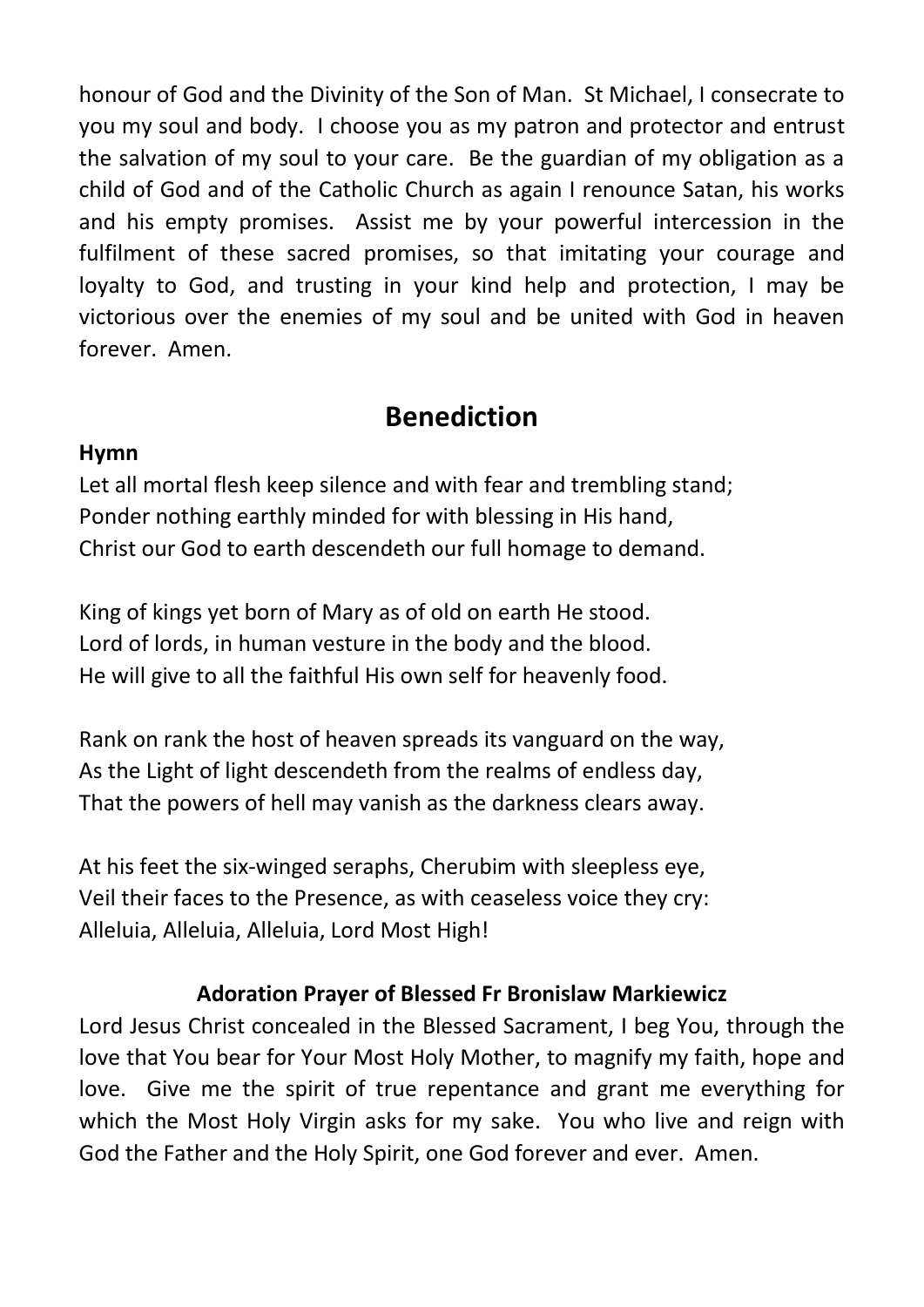#### **Silent Adoration** (a few minutes)

TANTUM ergo Sacramentum Veneremur cernui: Et antiquum documentum Novo cedat ritui: Praestet fides supplementum Sensuum defectui.

Genitori, Genitoque Laus et iubilatio, Salus, honor, virtus quoque Sit et benedictio: Procedenti ab utroque Compar sit laudatio.

Amen.

**V.** Panem de caelo praestitisti eis.

**R.** Omne delectamentum in se habentem.

Oremus: Deus, qui nobis sub sacramento mirabili, passionis tuae memoriam reliquisti: tribue, quaesumus, ita nos corporis et sanguinis tui sacra mysteria venerari, ut redemptionis tuae fructum in nobis iugiter sentiamus. Qui vivis et regnas in saecula saeculorum.

DOWN in adoration falling, Lo! the sacred Host we hail, Lo! oe'r ancient forms departing Newer rites of grace prevail; Faith for all defects supplying, Where the feeble senses fail.

To the everlasting Father, And the Son Who reigns on high With the Holy Spirit proceeding Forth from each eternally, Be salvation, honour blessing, Might and endless majesty.

#### Amen.

**V.** Thou hast given them bread from heaven

**R.** Having in itself all delight.

Let us pray: O God, who in this wonderful Sacrament left us a memorial of Thy Passion: grant, we implore Thee, that we may so venerate the sacred mysteries of Thy Body and Blood, as always to be conscious of the fruit of Thy Redemption. Thou who livest and reignest forever and ever.

**R.** Amen. **R.** Amen.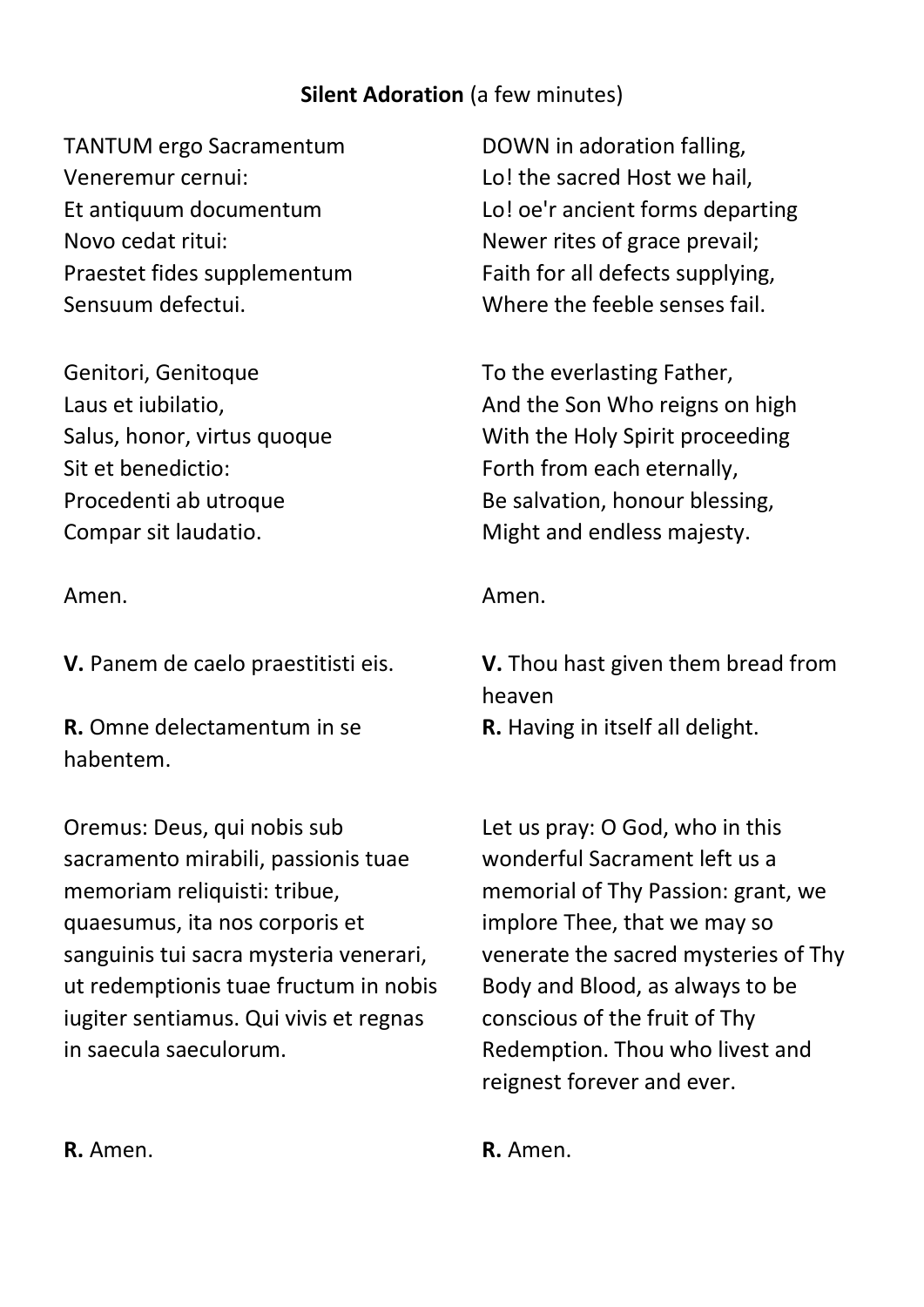#### **Blessing with the Holy Eucharist**

#### **Divine Praises**

Blessed be God Blessed be His Holy Name Blessed be Jesus Christ, true God and true Man Blessed be the Name of Jesus Blessed be His Most Sacred Heart Blessed be His Most Precious Blood Blessed be Jesus in the Most Holy Sacrament of the Altar Blessed be the Holy Spirit, the Paraclete Blessed be the great Mother of God, Mary most Holy Blessed be her Holy and Immaculate Conception Blessed be her Glorious Assumption Blessed be the Name of Mary, Virgin and Mother Blessed be St. Joseph, her most chaste spouse Blessed be God in His Angels and in His Saints

#### **Reposition Hymn**

O Sacrament most Holy, O Sacrament Divine All praise and all thanksgiving Be every moment Thine Be every moment Thine.

#### **Benediction Concluding Hymn**

Jesus, my Lord, my God, my all! How can I love Thee as I ought? And how revere this wondrous gift, so far surpassing hope or thought? Sweet Sacrament, we Thee adore! Oh, make us love Thee more and more. Oh, make us love Thee more and more.

Had I but Mary's sinless heart to love Thee with, my dearest King, Oh, with what bursts of fervent praise, Thy goodness, Jesus, would I sing! Sweet Sacrament, we Thee adore! Oh, make us love Thee more and more. Oh, make us love Thee more and more.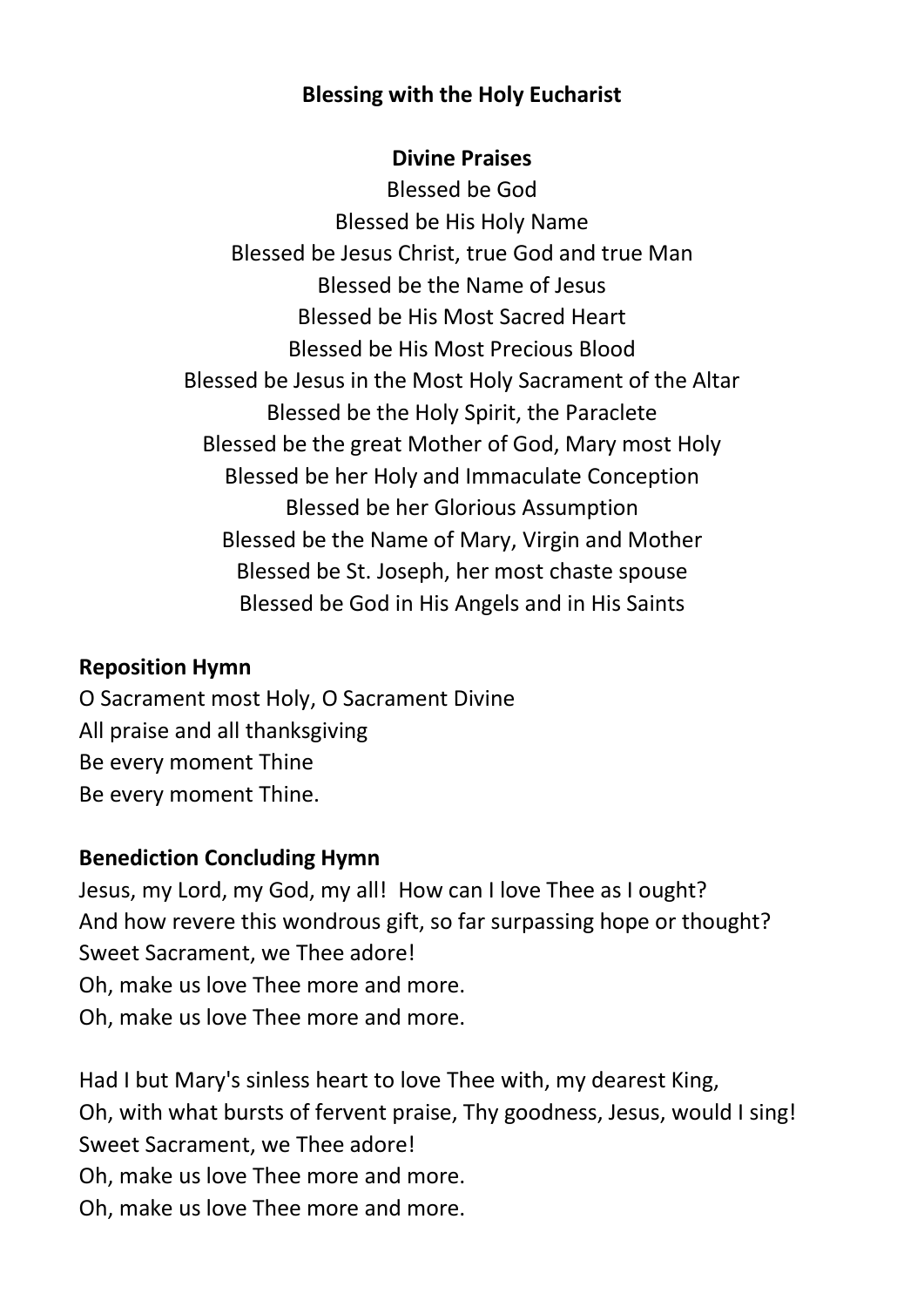### **Prayer to St Michael (Pope Leo XIII)**

St. Michael the Archangel, defend us in the hour of battle. Be our safeguard against the wickedness and snares of the Devil. May God rebuke him, we humbly pray, and do thou, O Prince of the heavenly hosts, by the power of God, cast into hell Satan, and all the evil spirits, who prowl about the world seeking the ruin of souls. Amen.

Leader: In the name of the Father, (+) and of the Son, and of the Holy Spirit. **All:** Amen.

### **Closing Hymn**

### **1) Michael Prince of All the Angels**

(William J Marsh/music by M Owen Lee CSB)

Michael Prince of all the angels, while your legions fill the sky, All victorious over Satan, lift your flaming sword on high. Shout to all the seas and heavens, now the morning is begun; Now is rescued from the dragon, she whose garment is the sun!

Mighty champion of the woman, mighty servant of her Lord, Come with all your myriad warriors, come and save us with your sword; Enemies of God surround us; share with us your burning love; Let the incense of our worship rise before His throne above!

Gabriel, messenger to Mary, Raphael, healer, friend and guide, All you hosts of guardian angels ever standing by our side, Virtues, Thrones and Dominations, raise on high your joyful hymn, Principalities and Powers, Cherubim and Seraphim!

#### **2) The Guardian Angel** (Text: Blessed Cardinal Newman)

My oldest friend, mine from the hour when first I drew my breath; My faithful friend, that shall be mine unfailing till my death.

Thou hast been ever at my side; my Maker to thy trust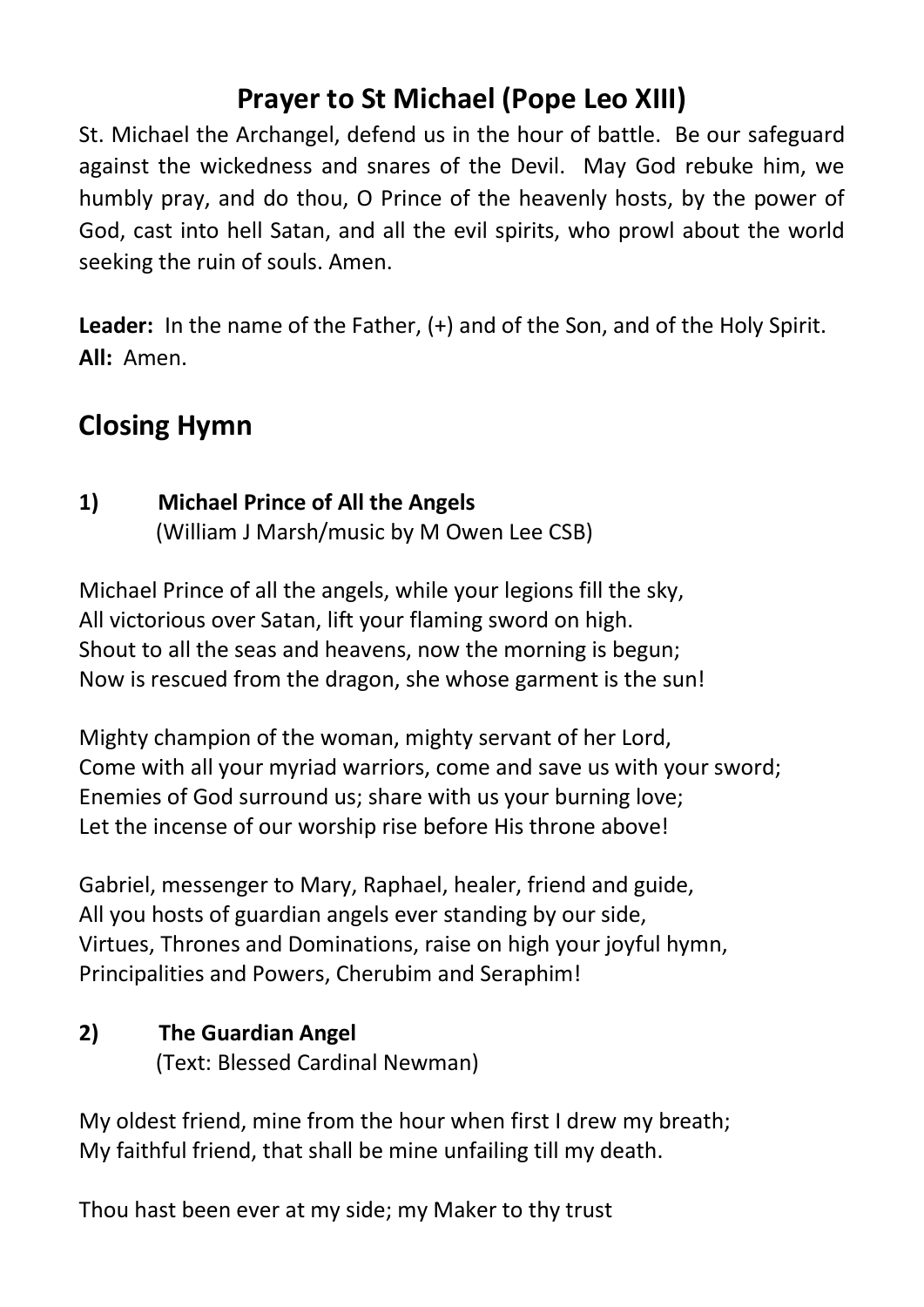Consigned my soul, what time He framed the infant child of dust.

Thou wast my sponsor at the font; and thou, each budding year, Didst whisper elements of truth into my childish ear.

And thou wilt linger round my bed, when life is ebbing low, Of doubt, impatience and of gloom, the jealous sleepless foe.

Mine when I stand before the Judge; and mine if spared to stay Within the golden furnace till my sin is burned away.

And mine, O brother of my soul, when my release shall come; Thy gentle arms shall lift me then, thy wings shall waft me home.

#### **3) Dear Angel, Ever At My Side**

(Adapted from Day's Psalter 1563/music by F W Faber)

Dear angel, ever at my side, how loving you must be To leave your home in heav'n to guide a little child like me!

Your beautiful and shining face is always very near; The music of your guiding voice is ever in my ear.

My eyes see only here below, but you are by my side, And you have God before your eyes; I need you for my guide.

My guardian angel, help me now to give to God my love, To serve Him in this world below and come to Him above.

#### **4) This is the Month of Angels**

This is the month of Angels, sing for their love today. Bright are the banded Angels, grouping around our way. These are the sleepless warders; these are the keepers mild. Honour the Guardian Angels, woman and man and child.

Sing for the grand Archangels, mighty to live and guide. Over the head that rule us, they in their love preside.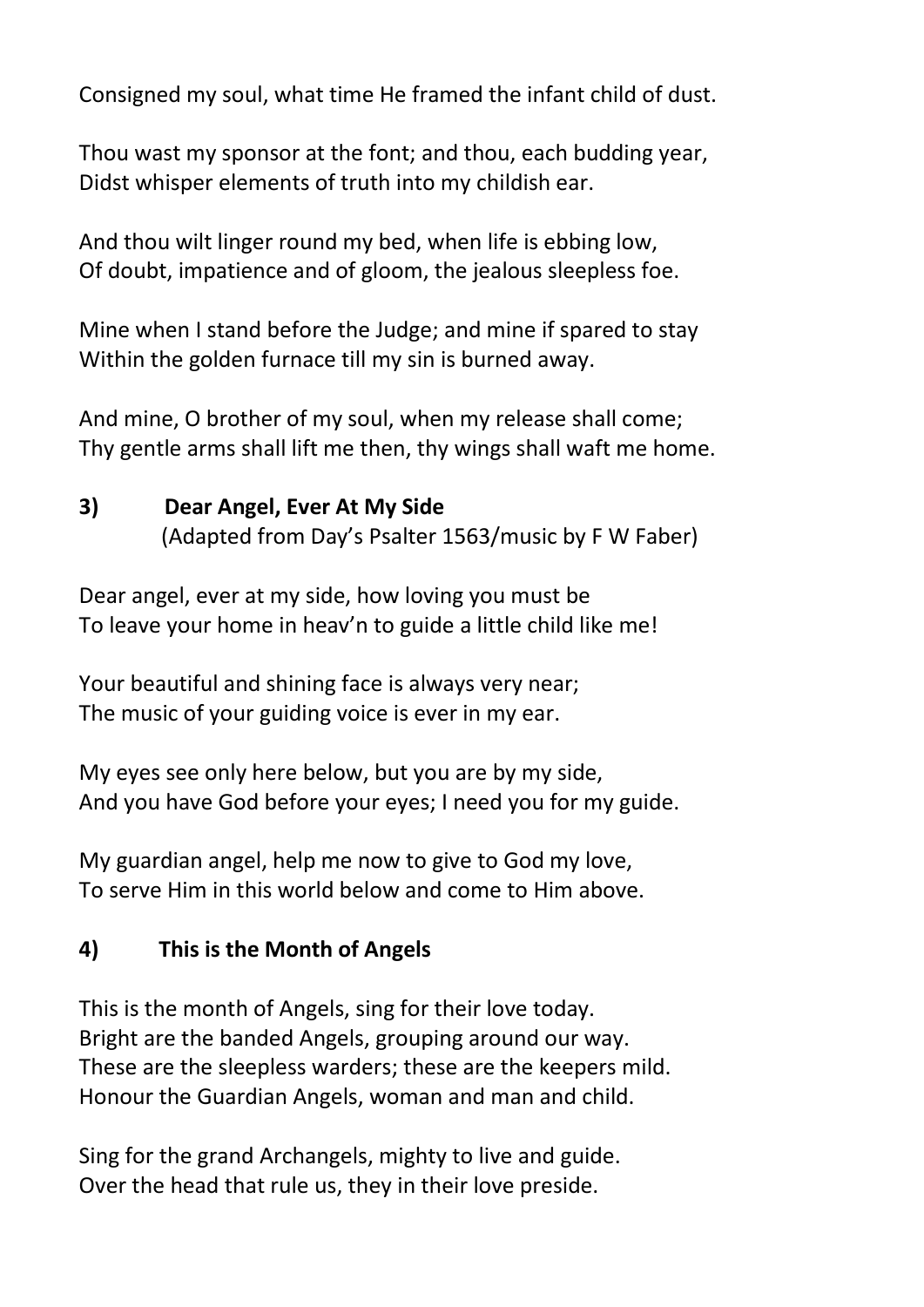Sing for their holy counsels; sing for their prompting true, Bending before our rulers, honour their guardians too.

Sing for the God who made them, Angels and Queen above, Sing for the God who gave them from His great heart of love. Still may that love consume us, with its sweet ardour here, Till we go forth as Angels fit for His own bright sphere.

#### **5) Sing, Sing Ye Angel Bands**

Sing, sing ye Angel bands, all beautiful and bright; For higher still, and higher, through fields of starry light, Mary, your Queen ascends, ascends like the sweet moon at night.

O happy angels! Look how beautiful she is; See! Jesus bears her up; her hand is locked in His: O, who can tell the height, the height of that fair Mother's bliss?

A fairer flower than she on earth hath never been; And save the throne of God, your heavens have never seen A wonder half so bright, so bright as you ascending Queen.

#### **6) Beautiful Angel**

Guardian angel, from heaven so bright, watching beside me to lead me aright. Fold thy wings round me, O guard me with love, softly sing songs to me of heav'n above. *Beautiful angel, my guardian so mild, tenderly guide me, for I am thy child.*

Angel so holy, whom God sent to me, sinful and lowly, my guardian to be. Wilt thou not cherish the child of thy care? Let me not perish, my trust is thy pray'r. *Beautiful angel, my guardian so mild, tenderly guide me, for I am thy child.*

O may I never forget thou art near; But keep me ever in love and in fear.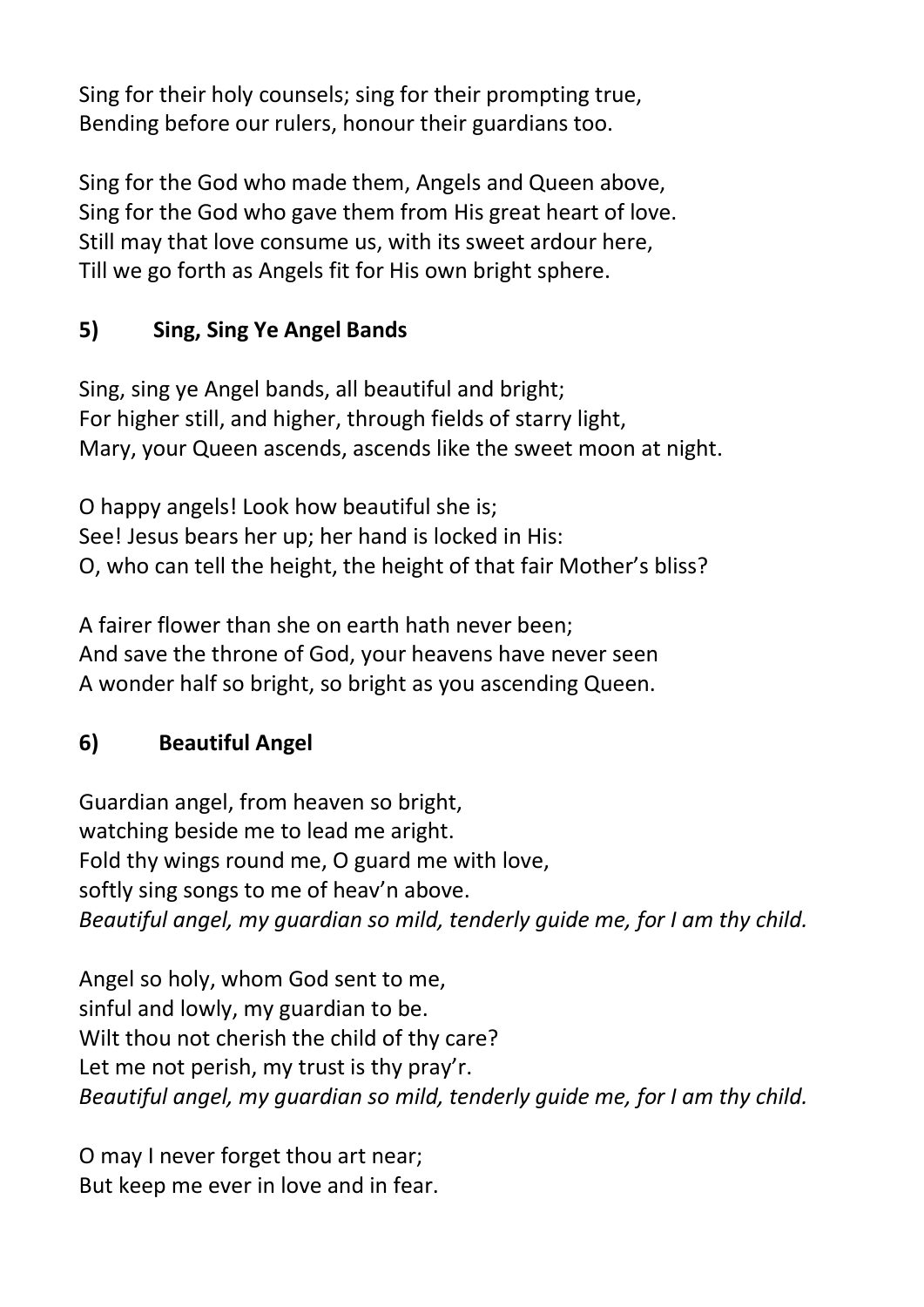Waking and sleeping, in labour and rest, In thy sweet keeping my life shall be blest. *Beautiful angel, my guardian so mild, tenderly guide me, for I am thy child.*

Angel, dear angel, O close by me stay; Safe from harm shield me, all ill keep away Then thou wilt lead me when this life is o'er To Jesus and Mary to praise evermore. *Beautiful angel, my guardian so mild, tenderly guide me, for I am thy child.*

#### **7) Michael's Song – For Who Is Like Unto God!** (Louise Amoroso ©1997)

Before all time all was darkness God gave His word and there was light. His angels came forth shining like the Sun, displaying God's glory and might. *For who is like unto God! For who is like unto God Most High! His glory fills the heavens with light. For who is like unto God!*

One filled with pride vainly thought his throne should equal God Most High's. Then angel Michael, as bright as Lucifer, came forth with his battle cry. *For who is like unto God! For who is like unto God Most High! His glory fills the heavens with light. For who is like unto God!*

A great battle in the heavens was fought; the rebel spirits fell from grace. Victorious angels encircled God's throne to worship Him face to face. *For who is like unto God! For who is like unto God Most High! His glory fills the heavens with light. For who is like unto God!*

So let us join choirs of heavenly hosts, face down in humble adoration. All praise and glory, honour and power to Yahweh our God, our salvation! *For who is like unto God! For who is like unto God Most High! His glory fills the heavens with light. For who is like unto God!*

#### **8) Pilgrims of the Night** (J Richardson, FW Faber)

Hark! hark, my soul! angelic songs are swelling O'er earth's green fields and ocean's wave-beat shore;